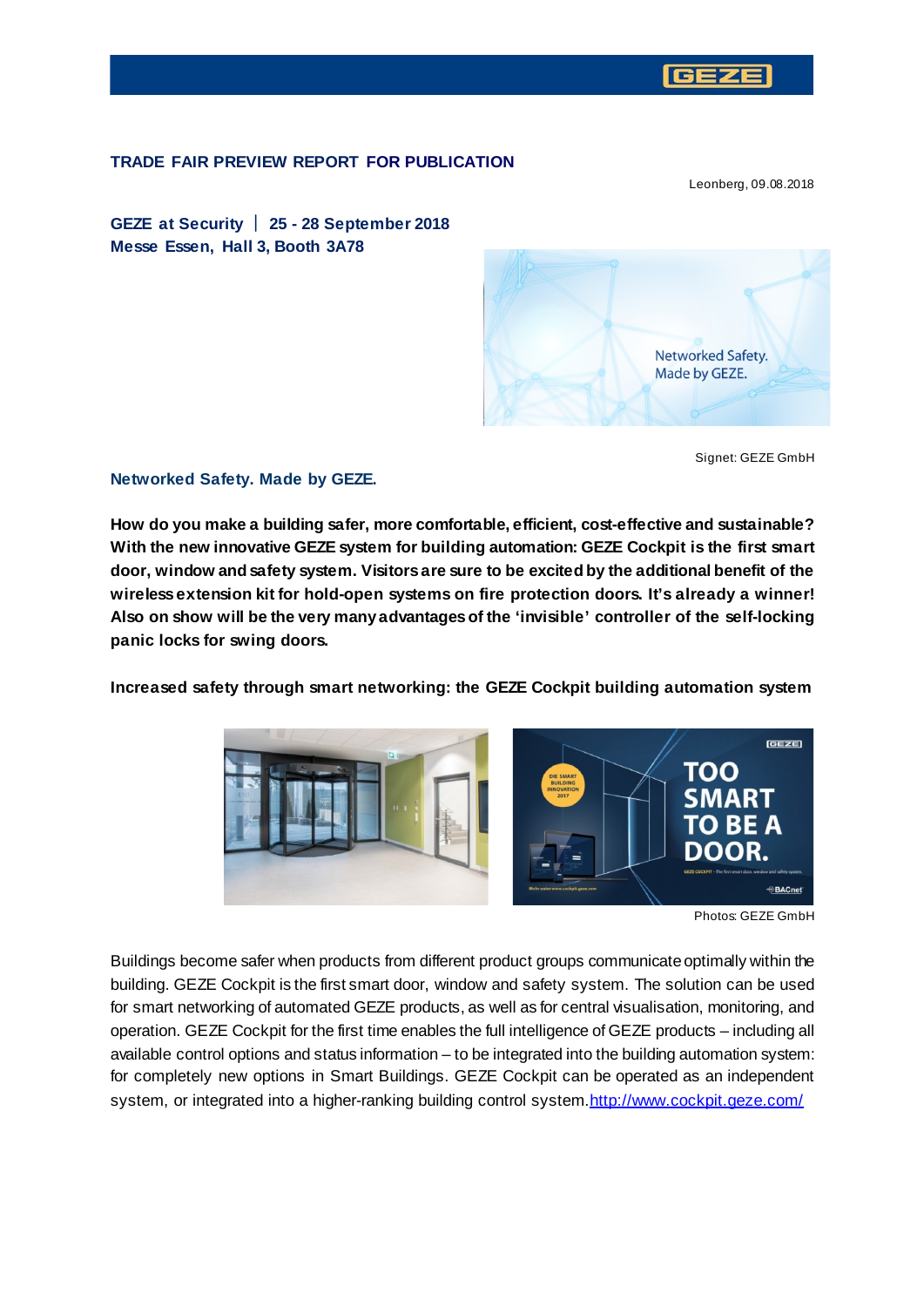

## **Expanding GEZE hold-open systems wirelessly: the FA GC 170 wireless extension**

Photos: Jürgen Pollak GEZE GmbH, Signet: GEZE GmbH

The improved hold-open systems range is now safer and more comfortable thanks to a special extension solution for fire protection doors. The GEZE FA GC 170 wireless extension replaces cable connections with wireless solutions. The wireless extension components can be easily connected to existing systems via a wireless module, making FA GC 170 easy to retrofit. New and award-winning: the GEZE wireless extension kit won the award for Innovative Architecture at the ICONIC AWARDS 2018.